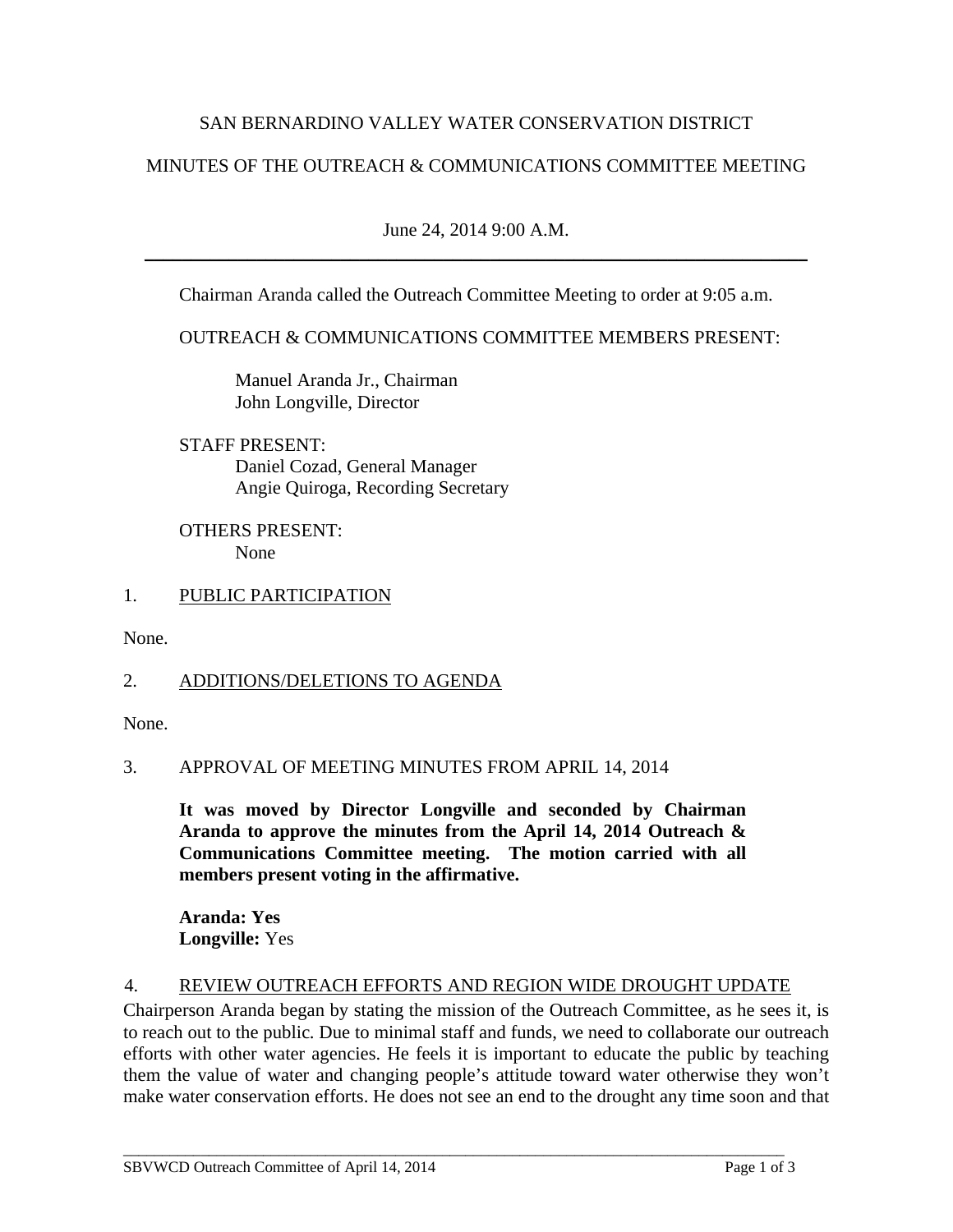we cannot bank on an El Nino winter coming. Chairperson Aranda stated we need to continue working on the assumption that we have minimal water coming from Northern California and that we could be cut off.

# 5. WASH PLAN OUTREACH

Jeff Beehler provided a Power point presentation. He started with a schedule of the Wash Plan in which he noted three timeframes that he feels are important to coordinate outreach efforts to the public. First, when the draft HCP (habitat conservation plan) and habitat management plan are complete will be a noteworthy time to reach out to the public so they can understand what the Wash Plan Task Force is doing in the wash area. He anticipates that in September, we should talk with Highland Community News. There is a legal requirement that we post to the Federal Register that the Wash Plan is moving and it is a public notice. The real important document, the EIR, will be circulating late this year or early next year. It is a public process and we will be circulating with an EIR/EIS which is a Federal document. It will be noticed in the Federal Register and with the State Clearing House. People will be able to comment on it and it is important we tell our story and make sure everyone sees it in a positive way. There is one other place where some concentrated outreach will be helpful is with the land swap with BLM but we don't know the timeframe on that yet. Chairperson Aranda asked what we want the lay people to understand about the Wash Plan as opposed to the technicians and water people. Mr. Beehler explained it will be presented as economic development, jobs, environmental protection, parks and recreation. Mr. Cozad believes we should focus outreach efforts on community leaders and people who can make decisions about us more so than the general public. These people are more likely to understand an EIR and the benefits. We are in charge of changing our producer's way of thinking, our customers, not other agencies' customers. Chairperson Aranda stated ACWA says we need to communicate with the public. He wants everyone to know what the District is doing. Director Longville reiterated from the minutes of April 14, 2014, that the District can't reach all people at the retail level because we are not large enough and we don't have enough resources. He stated we need to put our efforts to the leaders. We should reach out to groups where there is a specific impact on our own activities such as the environmental community. Chairperson Aranda is convinced we have to send out a message. Mr. Cozad suggested we send out conservation information when we bill our producers. Mr. Longville believes our message shouldn't be about us but about the problem. He feels landscaping should be a key message because that is where a majority of our water is used. Chairperson Aranda concurs with Director Longville's comments. Discussion ensued.

## 6. DISCUSS OFFERING BOYSCOUTS A PRESENTATION TO EARN MERIT BADGES IN SEPTEMBER

Chairman Aranda stated he was approached by the Director of the Boy scouts of America for San Bernardino and asked if the District would provide a way for Boy scouts to earn a merit badge regarding water conservation. If the youth and Boy scouts know the value of water maybe they can educate their parents. We would have to provide information so they can earn their badges. Director Longville voiced opposition. Discussion ensued.